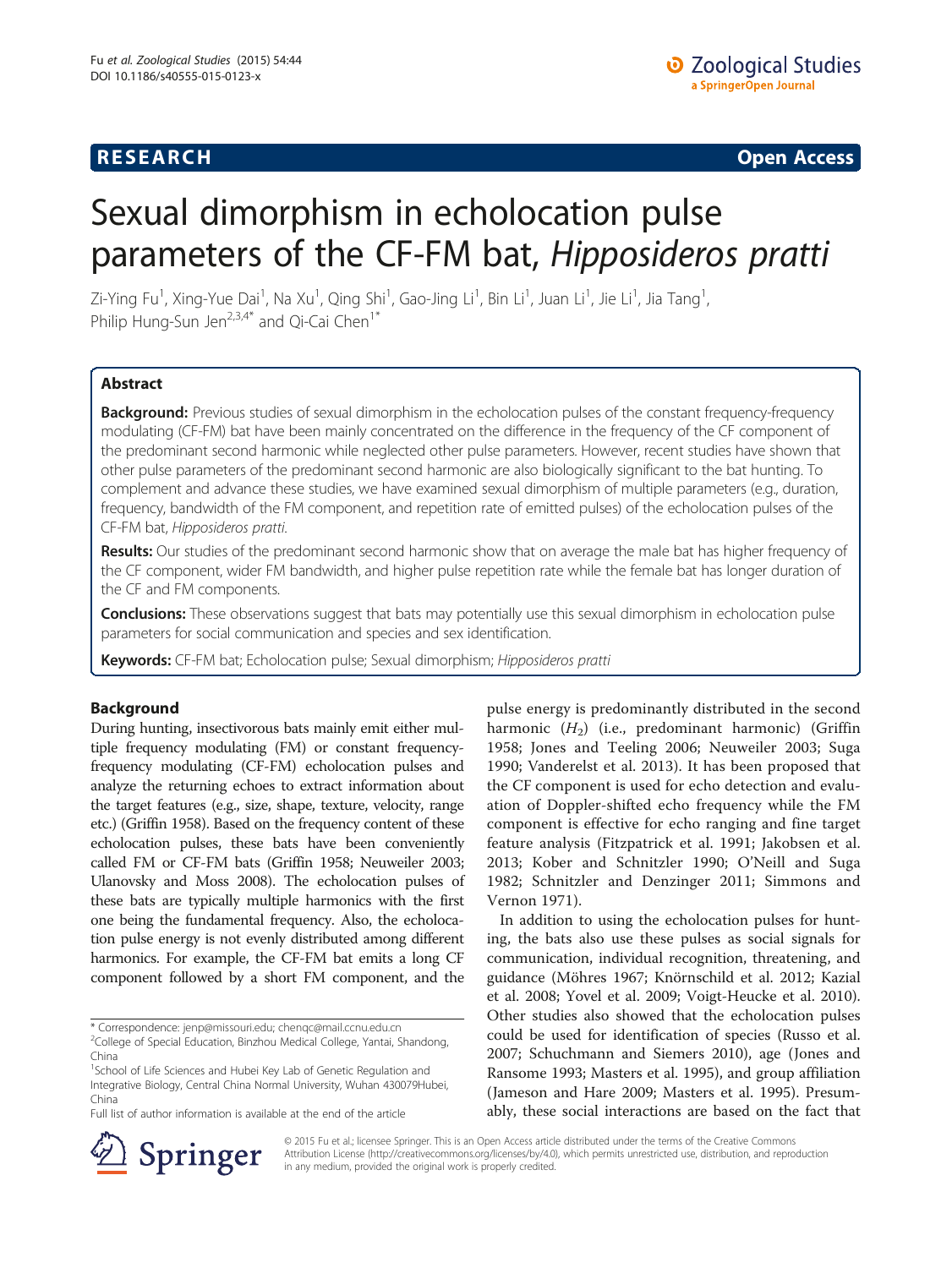there are variations on pulse parameters among individual bats and between female and male bats (sexual dimorphism).

Sexual dimorphism in the echolocation pulses has been reported for both FM and CF-FM bats (Feng et al. [2003](#page-7-0); Grilliot et al. [2009;](#page-7-0) Jones et al. [1992;](#page-7-0) Jones et al. [1993](#page-7-0); Kazial and Masters [2004](#page-7-0); Knörnschild et al. [2012](#page-7-0); Russo et al. [2001;](#page-7-0) Siemers et al. [2005;](#page-7-0) Suga et al. [1987](#page-7-0)). Interestingly, most of these studies have been devoted to examining sexual dimorphism of echolocation pulses in the CF-FM bat (Feng et al. [2003](#page-7-0); Jones et al. [1992](#page-7-0); Knörnschild et al. [2012](#page-7-0); Russo et al. [2001](#page-7-0); Siemers et al. [2005](#page-7-0)). This is perhaps due to the fact that this bat performs unique Doppler-shifted compensation behavior during which the bat appropriately adjusts the frequency of the emitted pulse to compensate for the Dopplershifted frequency of the returning echo. Furthermore, most of these studies mainly examined the sexual dimorphism of the frequency and duration of the  $H_2$  of the echolocation pulses (conveniently referred as CF hereafter) while neglected other pulse parameters. However, recent studies have shown that the FM component of the CF-FM pulse not only plays an essential role in shaping the response properties of central auditory neurons (the inferior colliculus) (Fu et al. [2010\)](#page-7-0) but also facilitates the selectivity of these neurons in duration (Luo et al. [2008;](#page-7-0) Macías et al. [2013](#page-7-0)), amplitude (Fu et al. [2011](#page-7-0)), and the recovery cycle (Tang et al. [2011\)](#page-7-0). These studies suggest that the CF-FM bat may utilize the information provided by the variation in the CF and FM components of the echolocation pulses throughout the entire course of hunting for successful prey capture. These studies also implicate that bats may utilize the variation in the FM components and other pulse parameters if any for social interactions.

In this study, we studied the sexual dimorphism of the echolocation pulses by analyzing multiple pulse parameters (e.g., duration, frequency, bandwidth of the FM component, and repetition rate of echolocation pulses) of the predominant  $H_2$  which has been shown to be essential for successful echolocation in behavioral and neurophysiological studies (Neuweiler et al. [1987](#page-7-0); O'Neill and Suga [1982](#page-7-0); Schnitzler and Henson [1980;](#page-7-0) Schnitzler and Denzinger [2011;](#page-7-0) Suga et al. [1987;](#page-7-0) Suga [1990](#page-7-0)). We report here that the male bat has higher CF, wider FM bandwidth, and higher pulse repetition rate (PRR) while the female bat has longer duration of both CF and FM components (conveniently referred as CF duration and FM duration hereafter).

## Methods

## Animals and morphological studies

In this study, we used 34 adult Hipposideros pratti (H. Pratti) (13 males and 21 females, 34.5–48.1 g body

weight (b. w.)) caught from a cave near Xianning city of Hubei providence of People's Republic of China in May of 2013 and 2014. They were caught from the same colony by means of mist net with the permission of Central China Normal University. These bats were housed in groups (three to five bats each group) in a cage within a temperature- and humidity-controlled animal room and were given larvae of Tenebrio molitor plus vitamin-mineralenriched water ad libitum. The bats were trained to eat larvae and drink water for about 1 week. The age category of the bat was determined on the basis of whether phalangeal epiphyses were fused with the diaphysis, and its sex was assessed by inspecting the genitalia (Racey [1988\)](#page-7-0). Each bat was weighed to the nearest 1 g with a Pesola balance, and the length of its right forearms was measured to the nearest 0.1 mm with dial calipers. This study was conducted with the approval of the Institutional Animal Care and Use Committee of Central China Normal University, Wuhan, Hubei, People's Republic of China.

## Recordings of echolocation pulses

The recording of the echolocation pulses was made a few days after each bat was acclimated to the laboratory condition. The recording of the echolocation pulses was made at about 7 p.m. in May of 2013 and 2014. During recording, each bat was hanging on the ceiling of the experimental anechoic room and the recording microphone was placed 1 m below. The echolocation pulses were recorded only from each sedentary bat in real time with a handheld ultrasound detector (Petterson D1000X; Pettersson Elektronik AB, Uppsala, Sweden) before being fed into a notebook computer. Each bat was recorded 1–3 times and each time lasted 3–5 s.

## Pulse analysis

The echolocation pulses were analyzed using the software BatSound pro 3.31b (Pettersson Elektronik AB, Uppsala, Sweden), with a fast Fourier transformation (FFT) size of 1024 points and a Hanning window using a cursor and visual determination on a screen. We only analyzed high-quality pulses with good signal-to-noise ratio. To characterize each echolocation pulse, we analyzed the CF, FM bandwidth, and durations of both CF and FM components of the  $H_2$  as well as the PRR. The time parameters were taken from amplitude waveforms, and frequency parameters were taken from spectrograms. In the present study, when we calculated the CF difference between the recorded pulses from male and female bats, we firstly calculated the CF average of all pulses recorded from a same male or female bat as a male or female individual, i.e., as a sampling unit. Then, we put each CF average from each male or female bat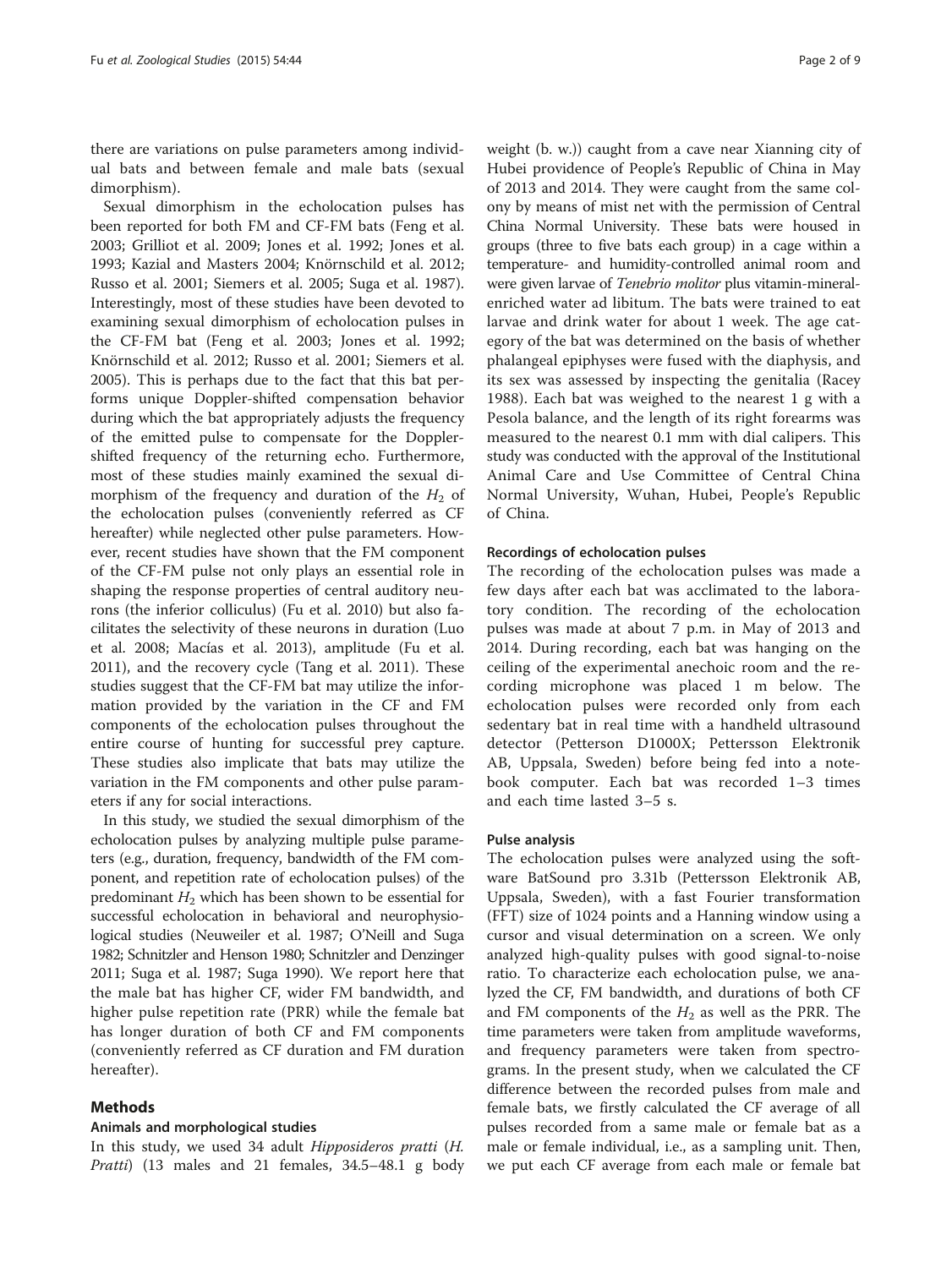<span id="page-2-0"></span>together and calculated the total mean CF value from all male and female individuals.

## Statistical analysis

All data obtained were processed and plotted using Sigmaplot 2000 (Systat Software, San Jose, CA, USA). They were then quantitatively examined and statistically compared using SPSS 13.0 (Student's t test at  $p < 0.05$ ) (SPSS, Chicago, IL, USA).

## Results

## The forearm and body weight of Hipposideros pratti

The measurement of the forearm and body weight of these 34 bats is shown in Table 1. It is clear that there are differences between male and female bats and the former have longer average forearm length but slightly lighter body weight than the latter. However, these differences are not statistically significant ( $p > 0.05$ ).

## Echolocation pulses of Hipposideros pratti

In this study, 1574 individual echolocation pulses were recorded from these 34 bats ranging from 24 to 76 pulses (average 46 pulses) from each bat. Fig. [1](#page-3-0) shows the sonogram and power spectrum of a representative echolocation pulse. The echolocation pulse consists of 4 harmonics with the first harmonic being the fundamental frequency. Each of these harmonics starts with a long CF component followed by a short FM component. The analysis of the power spectrum of the pulse clearly shows that the second harmonic  $(H_2)$  is the predominant one that contains the highest energy. This is evident by the fact that the  $H_2$  has the darkest band in Fig. [1](#page-3-0)a and the highest peak in Fig. [1](#page-3-0)b. The measurements of CF, FM bandwidth, CF duration, FM duration, and PRR of the  $H_2$  of echolocation pulses from all these 34 bats are shown in Table [2.](#page-3-0) Although there are differences among these multiple pulse parameters, the  $H_2$  of this bat has an average of about 6.3-ms CF component at 60 kHz followed by 2.5-ms FM component with 10-kHz bandwidth. Each

Table 1 Measurements of the forearm and body weight of 13 male and 21 female Hipposideros pratti

|                     | Sex (sample size) |                                   | Student's t test p |
|---------------------|-------------------|-----------------------------------|--------------------|
|                     |                   | Male $(n = 13)$ Female $(n = 21)$ |                    |
| Forearm length (mm) |                   |                                   |                    |
| Range               | 82.00-89.06       | 81.00-87.54                       | >0.05              |
| Mean $\pm$ sd       | $86.41 + 2.36$    | $85.21 \pm 2.05$                  |                    |
| Body weight (g)     |                   |                                   |                    |
| Range               | 34.6-48.1         | $34.5 - 47.9$                     | >0.05              |
| Mean $\pm$ sd       | $41.2 \pm 4.6$    | $39.7 \pm 4.1$                    |                    |

n number of bats

hanging bat emitted its echolocation pulses at a rate about 14 pulses per second.

## Sexual dimorphism of echolocation pulse parameters in Hipposideros pratti

We examined the sexual dimorphism of echolocation pulses in this bat species by separately plotting the distribution of average value of these multiple parameters of echolocation pulses obtained from each male and female bat. As shown in Fig. [2,](#page-4-0) the predominant CF of the male bat was between 58.8 and 60.5 kHz with most above 59.5 kHz (61.5 %, Fig. [2](#page-4-0)(A-1)) while that of the female bat was between 58.0 and 59.9 kHz with most below 59.5 kHz (57.1 %, Fig. [2](#page-4-0)(A-2)). This sexual dimorphic difference in CF (0.63 kHz) was statistically significant (59.91 ± 0.43 vs. 59.28 ± 0.56 kHz,  $n = 13$  for male,  $n = 21$  for female,  $T = 3.509$ ,  $p < 0.01$ , t test, Fig. [2\(](#page-4-0)A-3)). The FM bandwidth of the male bat ranged from 9.1 to 12.7 kHz with most above 9.5 kHz  $(69.28 \text{ %}, \text{Fig. 2(B-1)})$  $(69.28 \text{ %}, \text{Fig. 2(B-1)})$  $(69.28 \text{ %}, \text{Fig. 2(B-1)})$  while that of the female bat ranged from 8.1 to 10.9 kHz with most below 9.5 kHz (61.9 %, Fig. [2\(](#page-4-0)B-2)). This sexual dimorphic difference in FM bandwidth was also statistically significant  $(10.08 \pm 1.01 \text{ vs. } 9.38 \pm 0.81 \text{ kHz}, n = 13 \text{ for male}, n = 21$ for female,  $T = 2.239$  $T = 2.239$  $T = 2.239$ ,  $p < 0.05$ , t test, Fig. 2(B-3)). The PRR of the male bat ranged between 4.0 and 31.0 Hz with most (61.5 %) higher than 15.0 Hz (Fig. [2](#page-4-0)(C-1)). Different from this observation, the PRR of the female bat ranged between 2.7 and 27.0 Hz and most (85.7 %) of them were below 15 Hz (Fig.  $2(C-2)$ ). A statistical analysis revealed a significant sexual dimorphic difference in the average PPR of echolocation pulse of this bat species  $(16.3 \pm 7.8 \text{ vs. } 10.9 \pm 6.2 \text{ Hz}, n = 13 \text{ for male},$  $n = 21$  $n = 21$  $n = 21$  for female,  $T = 2.288$ ,  $p < 0.05$ , t test, Fig. 2(C-3)).

The distribution of the averaged CF and FM duration of the predominant  $H_2$  component of the echolocation pulses of each male and female *H. pratti* is shown in Fig. [3.](#page-5-0) The CF duration of the predominant  $H_2$  of the male bat was between 4.2 and 8.8 ms with more than half  $(69.2 \%)$  shorter than 6 ms (Fig. [3](#page-5-0)(A-1)). In contrast, the CF duration of the predominant  $H_2$  of the female bat was between 5.4 and 10.9 ms with most  $(81.0 \%)$  longer than 6.0 ms (Fig. [3](#page-5-0)(A-2)). This sexual dimorphic difference in the CF duration of the predominant  $H_2$  was statistically significant (5.7 ± 1.1 vs. 7.3 ± 1.6 ms,  $n = 13$  for male,  $n = 21$  for female,  $T = -3.066$ ,  $p <$ 0.05,  $t$  test, Fig. [3](#page-5-0)(A-3)). The FM duration of the predominant  $H_2$  of the male bat was between 1.3 and 2.9 ms with 61.5 % shorter 2.5 ms while that of the female bat ranged from 2.0 to 3.2 ms with most (71.4 %) longer than 2.5 ms (Fig. [3\(](#page-5-0)B-1) vs. (B-2)). The sexual dimorphic difference in this measurement was also statistically significant  $(2.4 \pm 0.3 \text{ vs. } 2.7 \pm 0.4 \text{ ms}, n = 13 \text{ for male},$  $n = 21$  for female,  $T = -3.058$ ,  $p < 0.05$ ,  $t$  test, Fig. [3\(](#page-5-0)B-3)).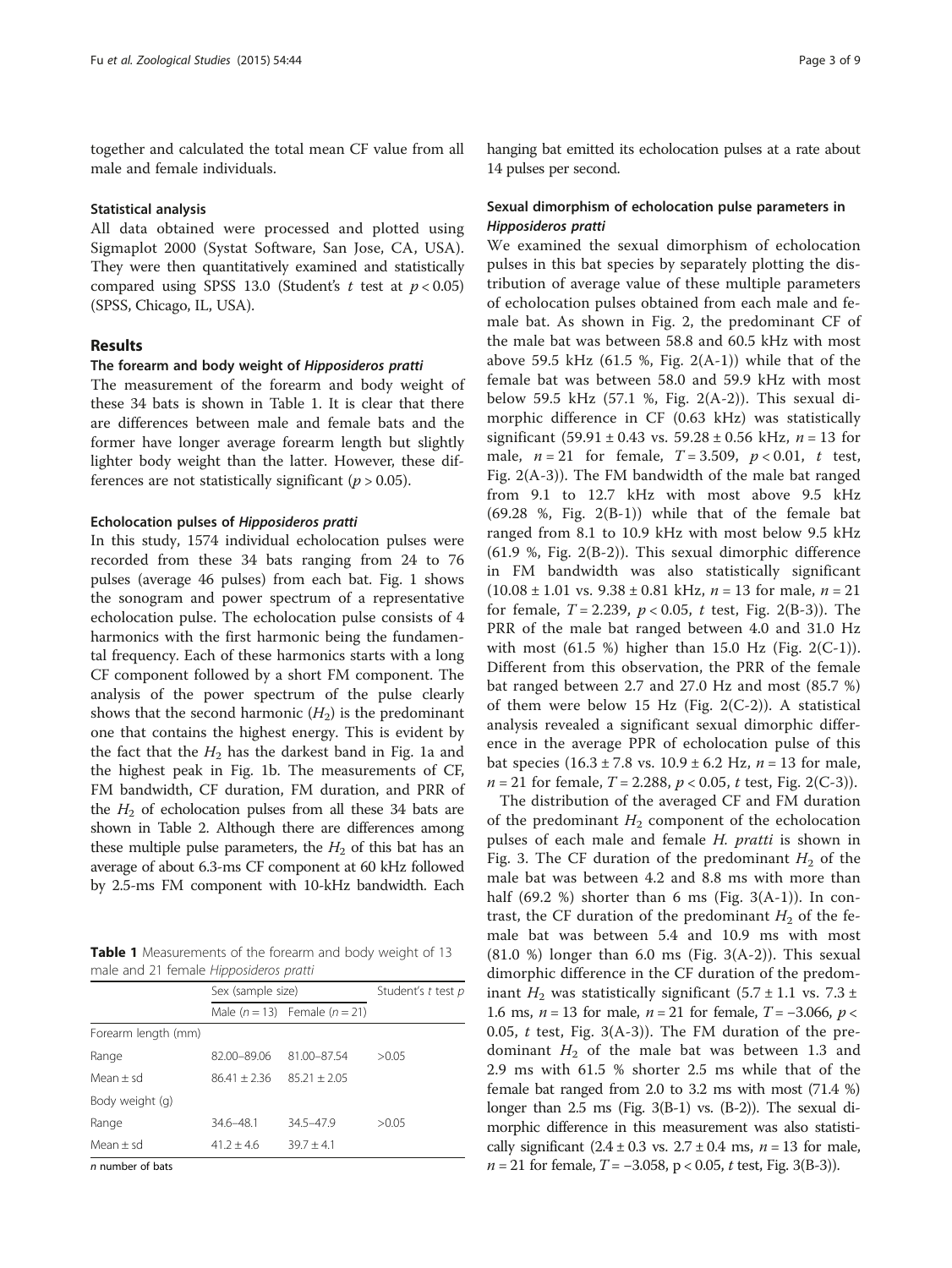<span id="page-3-0"></span>

is the predominant one that contains the highest energy

## **Discussion**

## The forearm length, body weight, and echolocation pulses of Hipposideros pratti

The forearm length, body weight, and the predominant CF of H. pratti measured in the present study (Fig. 1, Tables [1](#page-2-0) and 2, bats caught in Hubei province) were similar to the measurements of the same bat species reported in a previous study (bats caught in Fujian, Guangxi, and Henan provinces, Zhang et al. [2009](#page-8-0)) but different from that reported in another study (bats caught in Guizhou province, Chen et al. [2002](#page-7-0)). The difference in these measurements of the same bat species may be due to geographic difference. Regardless of these different reports, our present study did not find any sexual dimorphism in the forearm length and body weight of H. pratti (Table [1\)](#page-2-0).

## Sexual dimorphism of multiple parameters of the predominant  $H_2$

In this study, we observed the sexual dimorphism of multiple parameters in the predominant  $H_2$  of the echolocation pulses of H. pratti (Figs. [2](#page-4-0) and [3](#page-5-0), Table 2). On average, the male bat has higher predominant CF, wider FM bandwidth, and higher PRR while the female bat has longer duration of the CF and FM components. This observed sexual dimorphism in the multiple pulse parameters in this bat

**Table 2** Parameters of the predominant second harmonic  $(H_2)$ of the echolocation pulses emitted by Hipposideros pratti

| Parameters                 | Mean $\pm$ sd  | Median | Min-max      |
|----------------------------|----------------|--------|--------------|
| CF frequency (kHz)         | $59.5 \pm 0.6$ | 59.7   | 58.0-60.5    |
| FM bandwidth (kHz)         | $9.6 + 0.9$    | 9.5    | $8.1 - 12.7$ |
| CF duration (ms)           | $6.7 + 1.6$    | 5.9    | $4.2 - 10.9$ |
| FM duration (ms)           | $2.6 + 0.4$    | 2.6    | $1.6 - 3.2$  |
| Pulse repetition rate (Hz) | $13.0 + 7.2$   | 11.5   | $2.7 - 31.0$ |

CF constant frequency, FM frequency modulation

species is not likely related to the difference in the forearm length and body weight since these two latter physical parameters were not significantly different between the male and female bats (Table [1](#page-2-0)).

Previous studies on sexual dimorphism of echolocation pulses of the CF-FM bats were mainly focused on the predominant CF (Jones et al. [1992, 1993;](#page-7-0) Knörnschild et al. [2012](#page-7-0); Russo et al. [2001](#page-7-0); Feng et al. [2003](#page-7-0); Siemers et al. [2005](#page-7-0); Suga et al. [1987\)](#page-7-0). For comparison, data on the sexual dimorphism of the predominant CF in different CF-FM bats examined in these previous and the present studies are assembled in Table [3.](#page-6-0) It is clear that significant sexual dimorphism in the predominant CF is observed in all but two bat species (e.g., Rhinolophinae euryale and Rhinolophinae mehelyi, Russo et al. [2001](#page-7-0)). It is also clear that the predominant CF of the same bat species (Rhinolophinae euryale) varies with geographic location (Russo et al. [2001](#page-7-0); Siemers et al. [2005\)](#page-7-0). This finding is similar to a recent report (Jiang et al. [2010\)](#page-7-0).

As shown in Table [3,](#page-6-0) sexual dimorphism in the predominant CF varies with bat species. There is no consistent pattern in the sexual dimorphism in the predominant CF difference in these bat species. For example, in Rhinolophidae, the CF was higher in the female than in the male bat but the opposite was observed in other studies. This is also true in the predominant CF in all Hipposiderinae bat species studied. On the one hand, these different observations on the sexual dimorphism of the predominant CF might be due to species-specific difference, different methods of analysis of the echolocation pulses, or due to the different ways that the echolocation pulses were recorded (Luo et al. [2007\)](#page-7-0). On the other hand, it has been suggested that these different observations might be due to geographic location, different dimensions of vocal cord, and sex hormone level (Neuweiler et al. [1987](#page-7-0); Russo et al. [2001](#page-7-0)). While the largest sexual dimorphic CF difference is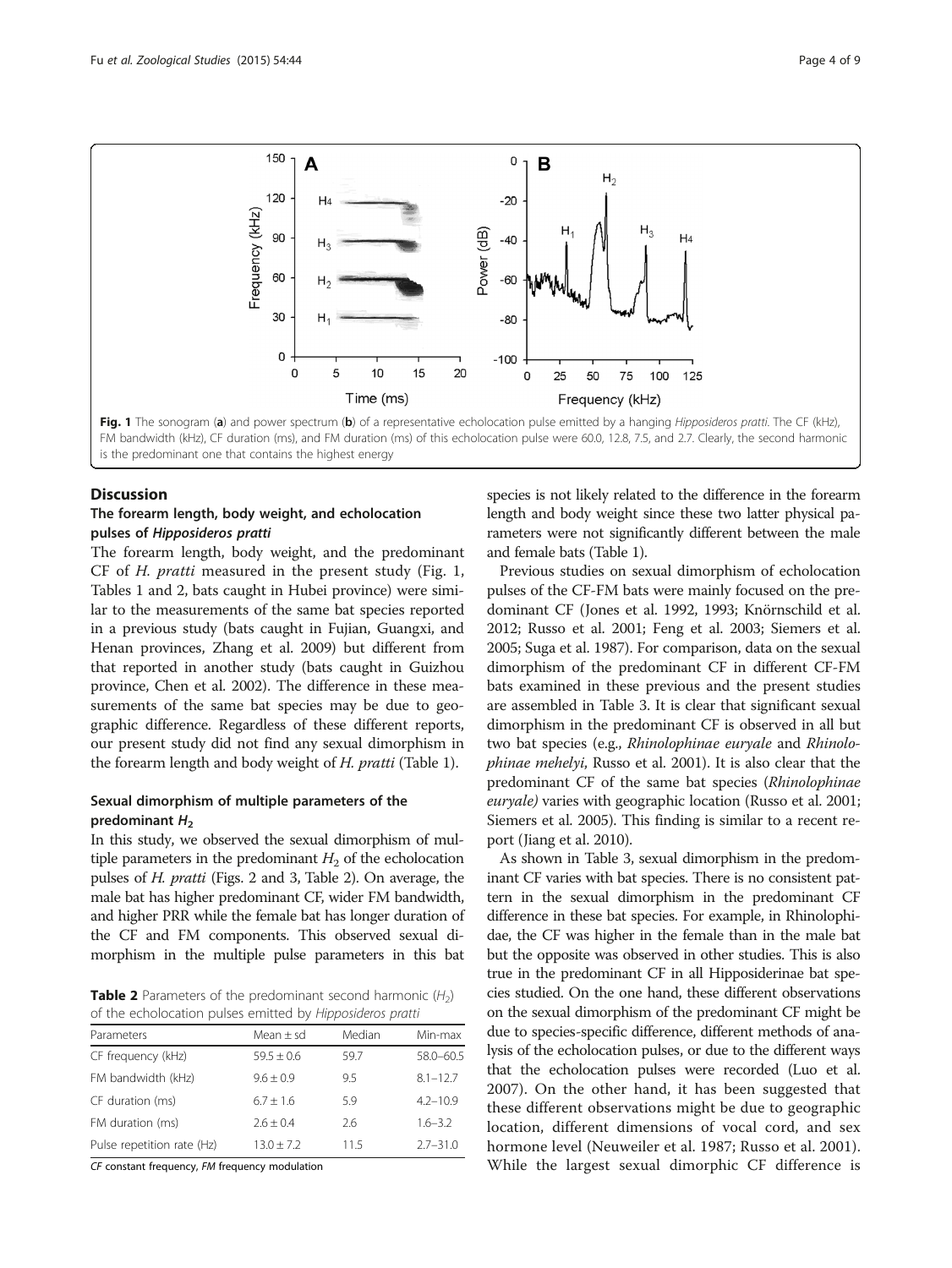<span id="page-4-0"></span>

10.49 kHz in Hipposideros caffer (Jones et al. [1993\)](#page-7-0), the smallest sexual dimorphic CF difference is only 0.8 kHz in Rhinolophinae euryale (Siemers et al. [2005\)](#page-7-0). The CF difference of 0.63 kHz between male and female bats (H. pratti) in the present study is comparable and significant (Fig.  $2(A-1)$  vs.  $(A-2)$ ). Because the bats were from a same colony of the same cave, there were the possible relativity among the individuals and the possible similarity among the recorded pulses.

In addition to examining sexual dimorphism in the predominant CF, we also observed that the FM bandwidth was significantly wider and the PRR was significantly higher in male than in female H. pratti (Fig. 2). On the contrary, the duration of both CF and FM was significantly longer for female than for male bat (Fig. [3](#page-5-0)). Whether these multi-parametric dimorphic differences are

due to the length and width of vocal cord between the male and female bats remains to be studied. If they were different significantly, combined with the fact that the prey detection may be a primary selective force influencing the echolocation features of bats, it might help us to realize our data. In the case of female bats, they have lower CF than male bats due to their laryngeal structure; to increase pulse intensity, they may shorten the bandwidth (Lazure and Fenton [2011](#page-7-0)); and to get adequate information, they may increase the duration, simultaneously leading to the PRR reduction considering that low-duty-cycle bats separate pulse and echo in time (Lazure and Fenton [2011](#page-7-0); Ho et al. [2013\)](#page-7-0). And the echolocation features of male bats are opposite to the female bats, which may also be beneficial for them to make best use of the predation space and distinct each other and resist jamming.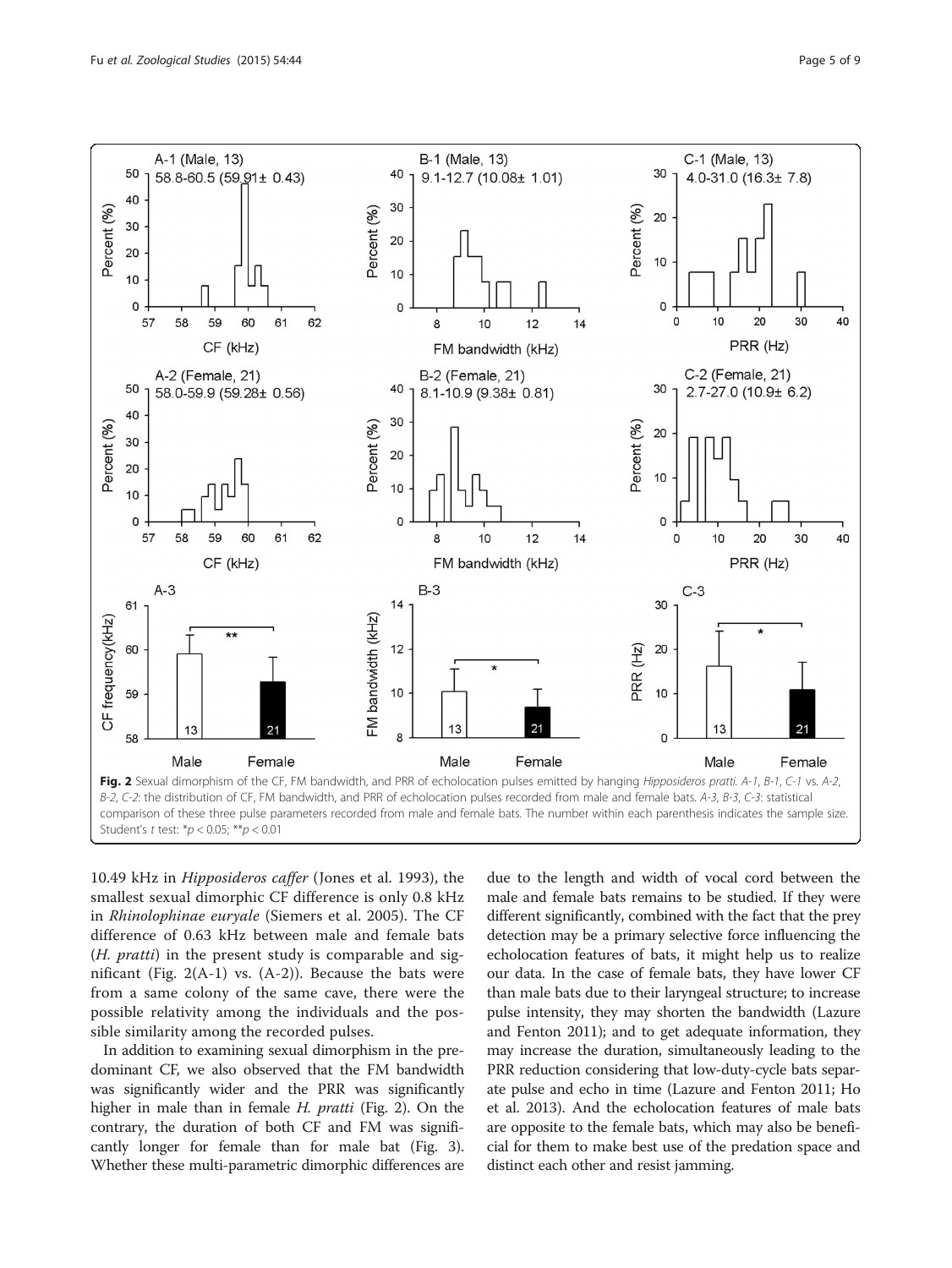<span id="page-5-0"></span>

## Possible biological significance of this study

Although there have been studies on sexual dimorphism of bat communication sounds (Kanwal et al. [1994;](#page-7-0) Liu et al. [2013](#page-7-0); Ma et al. [2006](#page-7-0)), many studies have been mainly focused on the sexual dimorphism of orientation pulses in the CF-FM bat by analyzing the predominant CF (Jones et al. [1992, 1993;](#page-7-0) Knörnschild et al. [2012](#page-7-0); Russo et al. [2001;](#page-7-0) Feng et al. [2003](#page-7-0); Siemers et al. [2005](#page-7-0); Suga et al. [1987\)](#page-7-0). In the present study, we have clearly shown that sexual dimorphism of echolocation pulses in the CF-FM bat can also be found in other multiple pulse

parameters. For this reason, the present study not only complements but also advances all previous studies with more detailed analysis of sexual dimorphic differences in the echolocation pulses of the CF-FM bat.

While the pulse energy is unevenly distributed on the multiple harmonics of the echolocation pulses of the CF-FM bat, the predominant  $H_2$  has been shown to be essential for successful echolocation in behavioral and neurophysiological studies (Neuweiler et al. [1987](#page-7-0); O'Neill and Suga [1982;](#page-7-0) Schnitzler and Henson [1980;](#page-7-0) Schnitzler and Denzinger [2011](#page-7-0); Suga et al. [1987;](#page-7-0) Suga [1990\)](#page-7-0). Because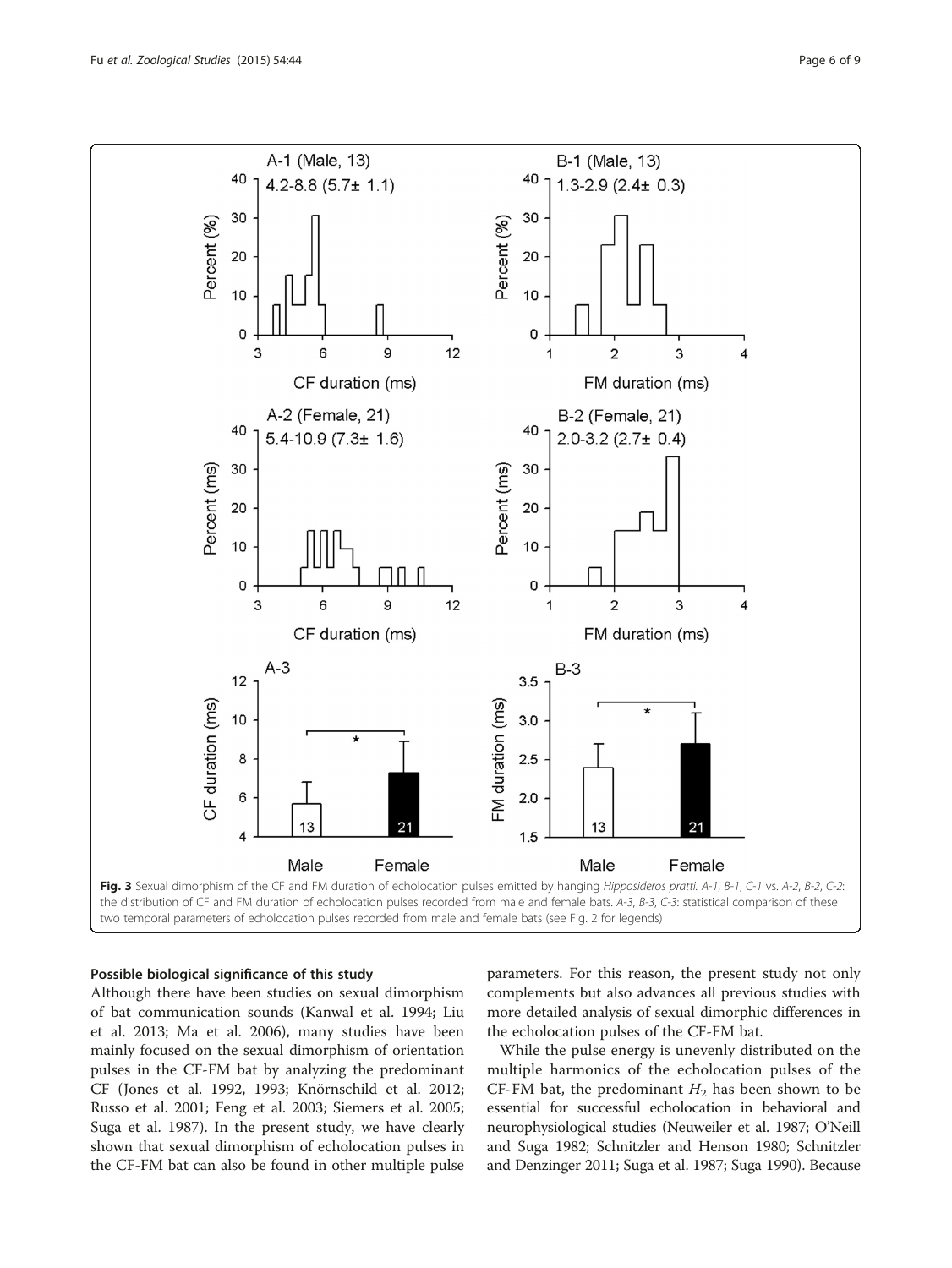| Species                                   | Male              | Female            | Significances |
|-------------------------------------------|-------------------|-------------------|---------------|
| Rhinolophidae                             |                   |                   |               |
| Rhinolophinae euryale                     |                   |                   |               |
| South Bulgaria (Siemers et al. 2005)      | $105.56 \pm 0.43$ | $106.63 \pm 0.62$ | S             |
| North Bulgaria (Siemers et al. 2005)      | $106.21 \pm 0.84$ | $105.83 \pm 0.41$ | S             |
| Italy (Russo et al. 2001)                 | $104.32 \pm 0.39$ | $104.35 \pm 0.33$ | n. s.         |
| Rhinolophinae cornutus (Feng et al. 2003) | $103.13 \pm 1.95$ | $106.71 \pm 2.30$ | <sub>S</sub>  |
| Rhinolophinae mehelyi (Russo et al. 2001) | $108.10 \pm 0.88$ | $107.48 \pm 0.94$ | n. s.         |
| Hipposiderinae                            |                   |                   |               |
| Hipposideros rubber (Jones et al. 1993)   | $134.13 \pm 1.84$ | $131.85 \pm 0.99$ | S             |
| Hipposideros caffer (Jones et al. 1993)   | $138.83 \pm 8.25$ | $149.32 \pm 4.35$ | S             |
| Asellia tridens (Jones et al. 1993)       | $116.37 \pm 1.42$ | $118.77 \pm 1.59$ | S             |
| Hipposideros armiger (Feng et al. 2003)   | $77.52 \pm 0.11$  | $76.27 \pm 0.78$  | S             |
| Aselliscus wheeleri (Feng et al. 2003)    | $125.53 \pm 0.22$ | $123.33 \pm 1.59$ | S             |
| Hipposideros pratti (present study)       | $59.91 \pm 0.43$  | $59.28 \pm 0.56$  | S             |
| Mormoopidae                               |                   |                   |               |
| Pteronotus parnellii (Suga et al. 1987)   | $61.25 \pm 0.534$ | $62.29 \pm 0.539$ | S             |

<span id="page-6-0"></span>**Table 3** Sexual dimorphism in the CF in echolocation pulses of CF-FM bats

Data displayed in the table are expressed as the mean ± standard deviation. Recording condition of the bat was hand-held (Jones et al. [1993](#page-7-0); Russo et al. [2001;](#page-7-0) Siemers et al. [2005](#page-7-0)), flying (Feng et al. [2003\)](#page-7-0), or sedentary (Suga et al. [1987](#page-7-0); present study)

s significant difference, n. s. not significant difference

of the time constraint, as the first step, we studied the sexual dimorphism in the multiple pulse parameters of the predominant  $H_2$  of echolocation pulses emitted from sedentary bats mimicking the hanging bats in the roosting cave. An analysis of these multiple parameters of echolocation pulses emitted by flying bat during hunting or foraging should be conducted to further study the sexual dimorphism in echolocation pulse parameters of this bat species. Conceivably, sexual dimorphism in the predominant  $H_2$  of echolocation pulse parameters may also be observed under field study.

During hunting, the bat systematically varies the echolocation pulses in multiple parametric domains to obtain as much information as possible from the returning echoes for successful prey capture and avoidance of obstacles (Griffin [1958](#page-7-0); Jen and Kamada [1982;](#page-7-0) Schnitzler and Henson [1980](#page-7-0)). It has been shown that the dynamic variation in multiple pulse parameters throughout the prey approach sequence improves the response sensitivity of bat auditory neurons in multiple parametric domains and likely increases the success of hunting (Jen et al. [2001;](#page-7-0) Wu and Jen [2006, 2008\)](#page-8-0). As mentioned in the "Background" section, many studies have shown that the bats use echolocation pulses for prey capture as well as for social signals for communication, individual recognition, threatening, and guidance (Jameson and Hare [2009;](#page-7-0) Jones and Ransome [1993](#page-7-0); Kazial et al. [2008](#page-7-0); Knörnschild et al. [2012;](#page-7-0) Masters et al. [1995;](#page-7-0) Möhres [1967;](#page-7-0) Russo et al. [2007](#page-7-0); Schuchmann and Siemers [2010](#page-7-0); Voigt-Heucke et al. [2010;](#page-8-0) Yovel et al. [2009\)](#page-8-0). If our observed sexual dimorphism of echolocation pulses also occurs in nature, then the bats may potentially use this sexual dimorphism cues in pulse parameters for social communication and species and sex identification.

## Conclusions

The present studies examined the sexual dimorphism in echolocation pulse parameters of the CF-FM bat, H. pratti. The data showed that on average the male bat has higher predominant CF, wider FM bandwidth, and higher pulse repetition rate while the female bat has longer duration of the CF and FM components. These observations suggest that bats may potentially use this sexual dimorphism in echolocation pulse parameters for social communication and species and sex identification.

#### Abbreviations

CF: constant frequency; FM: frequency modulating; H: harmonic; PRR: pulse repetition rate.

#### Competing interests

The authors declare that they have no competing interests.

## Authors' contributions

Q-CC and Z-YF conceived and designed the experiments. Z-YF, X-YD, NX, QS, G-JL, BL, JuL, JiL, and JT performed the experiments. Z-YF, X-YD, NX, QS, G-JL, BL, JuL, JiL, JT, PH-SJ, and Q-CC analyzed the data. Q-CC contributed the reagents/materials/analysis tools. Z-YF, PH-SJ, and Q-CC wrote the paper. All authors read and approved the final manuscript.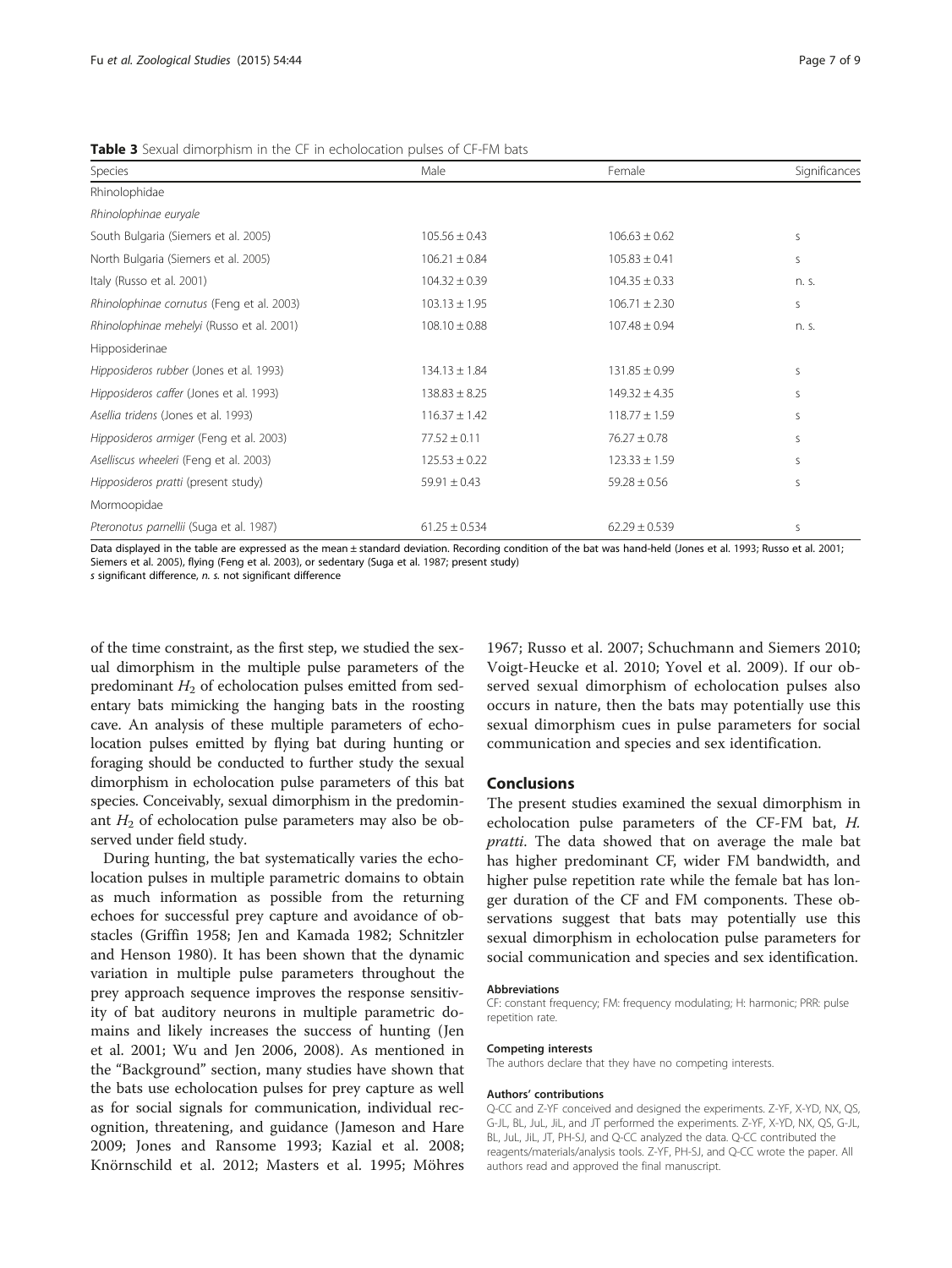#### <span id="page-7-0"></span>Acknowledgements

We thank the anonymous reviewers for their helpful comments on our earlier manuscript. The work was supported by grants (#31200832, #31070971) from the Natural Science Foundation of China and the Fundamental Research Funds of Central China Normal University (CCNU13A05027).

#### Author details

<sup>1</sup>School of Life Sciences and Hubei Key Lab of Genetic Regulation and Integrative Biology, Central China Normal University, Wuhan 430079Hubei, China. <sup>2</sup>College of Special Education, Binzhou Medical College, Yantai, Shandong, China. <sup>3</sup>Department of Life Science, National Taiwan Normal University, Taipei, China. <sup>4</sup>Division of Biological Sciences, University of Missouri–Columbia, Columbia, MO 65211, USA.

#### Received: 16 July 2014 Accepted: 6 May 2015 Published online: 24 May 2015

#### References

- Chen M, Feng J, Li ZX, Zhou J, Zhao HH, Zhang SY, Sheng LX (2002) Echolocation sound waves, morphological features and foraging strategies in Hipposideros pratti. Chin J Appl Ecol 13:1629–1632 (in Chinese)
- Feng J, Chen M, Liu Y, Li ZX, Zhang XC, Zhou J, Zhang SY (2003) Sexual differences in morphology and echolocation calls in five Chinese bat species. Acta Zool Sin 49:742–747 (in Chinese with English abstract)
- Fitzpatrick DC, Suga N, Misawa H (1991) Are the initial frequency-modulated components of the mustached bat's biosonar pulses important for ranging? J Neurophysiol 66:1951–1964
- Fu ZY, Tang J, Jen PHS, Chen QC (2010) The auditory response properties of single-on and double-on responders in the inferior colliculus of the leafnosed bat, Hipposideros armiger. Brain Res 1306:39–52
- Fu ZY, Tang J, Li Y, Zeng H, Chen QC (2011) Frequency-modulation component of the mimic echolocation sound can increase the sensitivity of inferior collicular neurons to sound amplitude in the leaf-nosed bat, Hipposideros armiger. Zool Stud 50:537–545
- Griffin DR (1958) Listening in the dark. Yale University Press, New Haven
- Grilliot ME, Burnett SC, Mendoca MT (2009) Sexual dimorphism in big brown bat (Eptesicus fuscus) ultrasonic vocalizations is context dependent. J Mammal 90:203–209
- Ho YY, Fang YP, Chou CH, Cheng HC, Chang HW (2013) High duty cycle to low duty cycle: echolocation behaviour of the hipposiderid bat Coelops frithii. PLoS One 8, e62938
- Jakobsen L, Brinkløv S, Surlykke A (2013) Intensity and directionality of bat echolocation signals. Front Physiol 4:89
- Jameson JW, Hare JF (2009) Group-specific signatures in the echolocation calls of female little brown bats (Myotis lucifugus) are not an artefact of clutter at the roost entrance. Acta Chiropterol 11:163–172
- Jen PHS, Kamada T (1982) Analysis of orientation signals emitted by the CF-FM bat, Pteronotus p. parnellii and the FM bat, Eptesicus fuscus during avoidance of moving and stationary obstacles. J Comp Physiol A 148:389–398
- Jen PHS, Zhou XM, Wu CH (2001) Temporally patterned sound pulse trains affect intensity and frequency sensitivity of inferior collicular neurons of the big brown bat, Eptesicus fuscus. J Comp Physiol A 187:605–616
- Jiang T, Metzner W, You YY, Liu S, Lu GJ, Li S, Wang L, Feng J (2010) Variation in the resting frequency of Rhinolophus pusillus in Mainland China: effect of climate and implications for conservation. J Acoust Soc Am 128:2204–2211
- Jones G, Ransome RD (1993) Echolocation calls of bats are influenced by maternal effects and change over a lifetime. Proc Biol Sci 252:125–128
- Jones G, Teeling EC (2006) The evolution of echolocation in bats. Trends Ecol Evol 21:149–156
- Jones G, Gordon T, Nightingale J (1992) Sex and age differences in the echolocation calls of the horseshoe bat, Rhinolophus hipposideros. Mammalia 56:189–193
- Jones G, Morton M, Hughes PM, Budden RM (1993) Echolocation flight morphology and foraging strategies of some West African hipposiderid bats. J Zool 230:385–400
- Kanwal JS, Matsumura S, Ohlemiller K, Suga N (1994) Analysis of acoustic elements and syntax in communication sounds emitted by mustached bats. J Acoust Soc Am 96:1229–1254
- Kazial KA, Masters M (2004) Female big brown bats, Eptesicus fuscus, recognize sex from a caller's echolocation signals. Anim Behav 67:855–863
- Kazial KA, Kenny TL, Burnett SC (2008) Little brown bats (Myotis lucifugus) recognize individual identity of conspecifics using sonar calls. Ethology 114:469–478
- Knörnschild M, Jung K, Nagy M, Metz M, Kalko E (2012) Bat echolocation calls facilitate social communication. Proc Biol Sci 279:4827–4835
- Kober R, Schnitzler HU (1990) Information in sonar echoes of fluttering insects available for echolocating bats. J Acoust Soc Am 87:882–896
- Lazure L, Fenton MB (2011) High duty cycle echolocation and prey detection by bats. J Exp Biol 214(Pt 7):1131–1137
- Liu Y, Metzner W, Feng J (2013) Vocalization during copulation behavior in greater horseshoe bats, Rhinolophus ferrumequinum. Chin Sci Bul 58:2179–2184
- Luo F, Ma J, Li AA, Wu FJ, Chen QC, Zhang SY (2007) Echolocation calls and neurophysiological correlations with auditory response properties in the inferior colliculus of Pipistrellus abramus (Microchiroptera: Vespertilionidae). Zool Stud 46:622–630
- Luo F, Metzner W, Wu FJ, Zhang SY, Chen QC (2008) Duration-sensitive neurons in the inferior colliculus of horseshoe bats: adaptations for using CF-FM echolocation pulses. J Neurophysiol 99:284–296
- Ma J, Kobayasi K, Zhang S, Metzner W (2006) Vocal communication in adult greater horseshoe bats, Rhinolophus ferrumequinum. J Comp Physiol A 192:535–550
- Macías S, Hechavarría JC, Kossl M, Mora EC (2013) Neurons in the inferior colliculus of the mustached bat are tuned both to echo-delay and sound duration. Neuroreport 24:404–409
- Masters WM, Raver KAS, Kazial KA (1995) Sonar signals of big brown bats, Eptesicus fuscus, contain information about individual identity, age and family affiliation. Anim Behav 50:1243–1260
- Möhres FP (1967) Communicative characters of sonar signals in bats. Pp. 939–945. In: Busnel RG (ed) Animal sonar systems: biology and bionics, 2nd edn. Centre National de Recherches Zootechniques de Institut National de la Recherche Agronomique, Jouy-en-Josas, France, pp 719–1233
- Neuweiler G (2003) Evolutionary aspects of bat echolocation. J Comp Physiol A 189:245–256
- Neuweiler G, Metzner W, Heilmann U, Rübsamen R, Eckrich M, Costa HH (1987) Foraging behaviour and echolocation in the rufous horseshoe bat (Rhinolophus rouxi) of Sri Lanka. Behav Ecol Sociobiol 20:53–67
- O'Neill WE, Suga N (1982) Encoding of target range and its representation in the auditory cortex of the mustached bat. J Neurosci 2:17–31
- Racey PA (1988) Reproductive assessment in bats. In: Kunz TH (ed) Ecological and behavioral methods for the study of bats. Smithsonian Institution Press, Washington D.C., pp 31–45
- Russo D, Jones G, Mucedda M (2001) Influence of age, sex and body size on echolocation calls of Mediterranean and Mehely's horseshoe bats, Rhinolophus euryale and R. mehelyi (Chiroptera: Rhinolophidae). Mammalia 65:429–436
- Russo D, Mucedda M, Bello M, Biscardi S, Pidinchedda E, Jones G (2007) Divergent echolocation call frequencies in insular rhinolophids (Chiroptera): a case of character displacement? J Biogeogr 34:2129–2138
- Schnitzler HU, Denzinger A (2011) Auditory fovea and Doppler shift compensation: adaptations for flutter detection in echolocating bats using CF-FM signals. J Comp Physiol A 197:541–559
- Schnitzler HU, Henson OW Jr (1980) Performance of airborne animal sonar systems: I. Microchiroptera. In: Busnel RG, Fish JF (eds) Animal sonar systems. Plenum Press, New York, pp 109–181
- Schuchmann M, Siemers BM (2010) Behavioral evidence for community-wide species discrimination from echolocation calls in bats. Am Nat 176:72–82
- Siemers BM, Beedholm K, Dietz C, Dietz I, Ivanova T (2005) Is species identity, sex, age, or individual quality conveyed by echolocation call frequency in European horseshoe bats? Acta Chiropterol 7:259–274
- Simmons JA, Vernon JA (1971) Echolocation: discrimination of targets by the bat, Eptesicus fuscus. J Exp Zool 176:315–328
- Suga N (1990) Biosonar and neural computation in bats. Sci Am 262:60–68
- Suga N, Niwa H, Taniguchi I, Margoliash D (1987) The personalized auditory cortex of the mustached bat: adaptation for echolocation. J Neurophysiol 58:643–654
- Tang J, Fu ZY, Jen PHS, Chen QC (2011) Recovery cycles of single-on and double-on neurons in the inferior colliculus of the leaf-nosed bat, Hipposideros armiger. Brain Res 1385:114–126
- Ulanovsky N, Moss CF (2008) What the bat's voice tells the bat's brain. Proc Natl Acad Sci U S A 105:8491–8498
- Vanderelst D, Lee YF, Geipel I, Kalko EKV, Kuo YM, Peremans H (2013) The noseleaf of Rhinolophus formosae focuses the Frequency Modulated (FM) component of the calls. Front Physiol 4:191